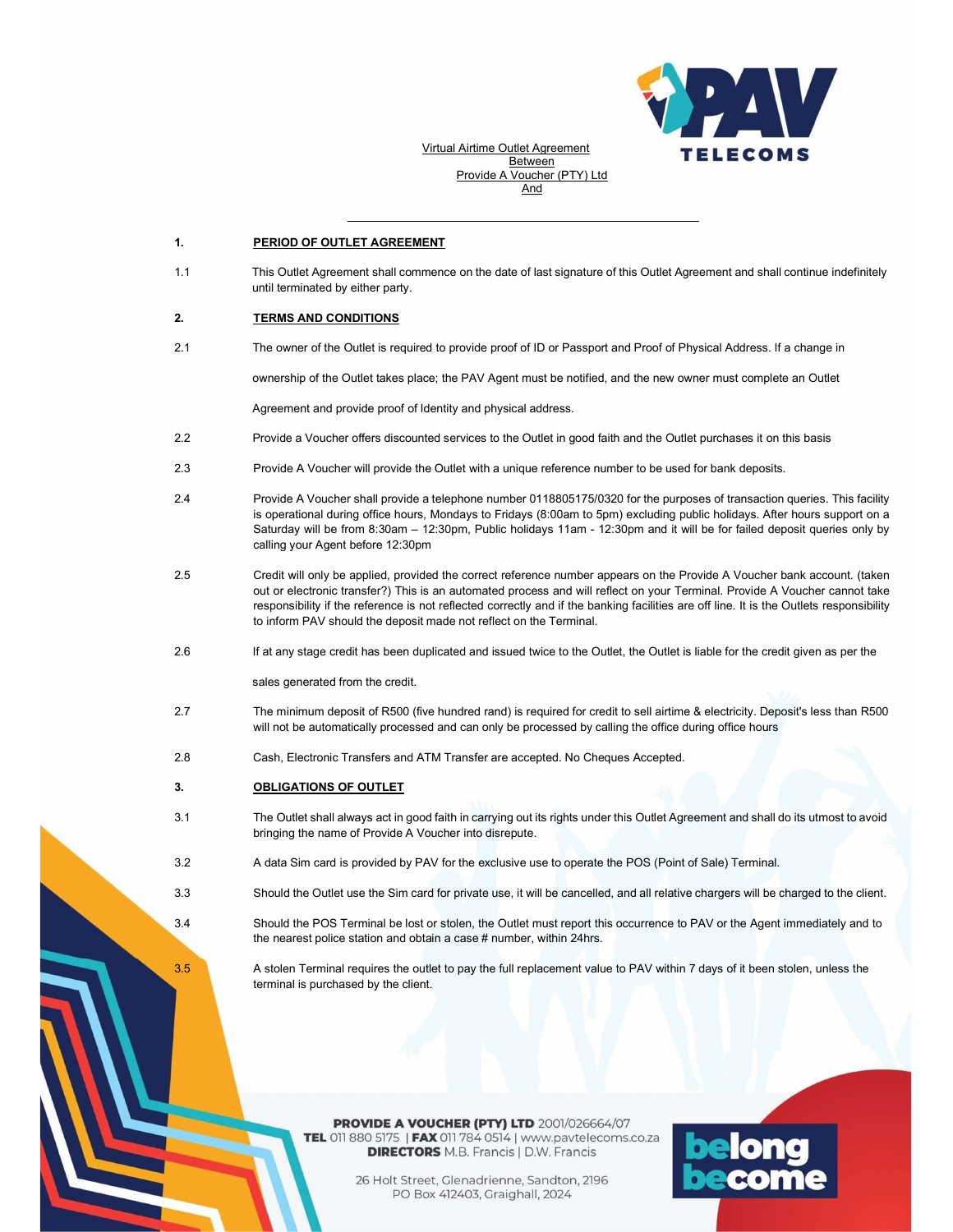

- 3.6 The Outlet shall ensure that the POS Terminal is only used with due skill and care in accordance with PAV specifications. The Outlet shall not alter or modify the POS Terminal or use it for any other purposes other than vending PAV products. If the POS Terminal is damaged by the Outlet using any other charger/s than the one provided, the Outlet shall be responsible for the repair/replacement of the POS Terminal. The Outlet will be charged a repair/replacement cost of the charger/battery, if damaged due to negligence.
- 3.7 The Outlet indemnifies PAV against any claim of any nature whatsoever which may at any time be made against PAV arising from or connected directly or indirectly with the POS terminal or the use or possession thereof.
- 3.8 The Outlet is required to maintain a constant credit balance to sell airtime and electricity during the Outlets trading hours. The Terminal will be deactivated and removed from the Outlet if no regular deposits are made, unless the Terminal has been purchased by the Outlet.
- 3.9 The client may not sell electricity tokens at a retail price which is greater than that on the face value of the voucher or charge any fee on top of the electricity token value requested by the client. Electricity vending will be disabled if an Outlet is in breach of this clause (3.9).
- 3.10 Under no circumstances shall Provide A Voucher allow any Electricity transaction reversals
- 3.11 The Outlet shall notify the PAV agent or PAV Customer Care without delay should there be any POS Terminal malfunctions.
- 3.12 The Outlet shall ensure that enough thermal paper rolls are kept in stock for the uninterrupted use of the POS Terminal, Paper rolls can be purchased from your Agent
- 3.13 The Outlet is required to ensure that the POS terminal is kept in good working order and in the same condition in which it was received at the time of installation
- 3.14 The Outlet or its cashiers must never issue Pin numbers over the phone to any individual. Provide a Voucher will not accept responsibility for the fraud that could occur in this instance.
- 3.15 It is the responsibility of the client to ensure that all terms and conditions contained herein are read thoroughly and ensure that they have satisfied themselves that Provide A Voucher is their service of choice before they sign the agreement and pay any monies to Provide A Voucher to commence service.
- 3.16 If the Terminal is purchased from Provide A Voucher and the Terminals requires any repairs, the cost of the repairs will be for the owner of the terminal, if the terminal is out of warranty or the repairs are not covered by the warranty.

#### 4. PROVIDE-A-VOUCHER POS ADMIN FEES AND OTHER FEES

4.1 A client selling less than R11,500.00 Incl Vat Airtime Sale per month is required to purchase the POS Terminal for the quoted

## 4.2 No Rental Fee

price.

- 4.3 The Outlet will be charged a monthly maintenance and service fee of R60 (Incl Vat), within the 1st week of every month, in advance, for the provision of Provide A Voucher Services. This fee will include SIM card maintenance and courier costs. (Where applicable).
- 4.4 A cash deposit fee of 1.00% will be deducted when a client performs a Cash/ADT deposit

4.5 The Outlet shall be responsible for the cost of all the POS Terminal communication consumables, such as paper rolls.

4.6 Bank fees may be subject to an annual increase. Provide A Voucher reserves the right to advise the Outlet of any such increase

> **PROVIDE A VOUCHER (PTY) LTD 2001/026664/07** TEL 011 880 5175 | FAX 011 784 0514 | www.pavtelecoms.co.za **DIRECTORS** M.B. Francis | D.W. Francis

> > 26 Holt Street, Glenadrienne, Sandton, 2196 PO Box 412403, Graighall, 2024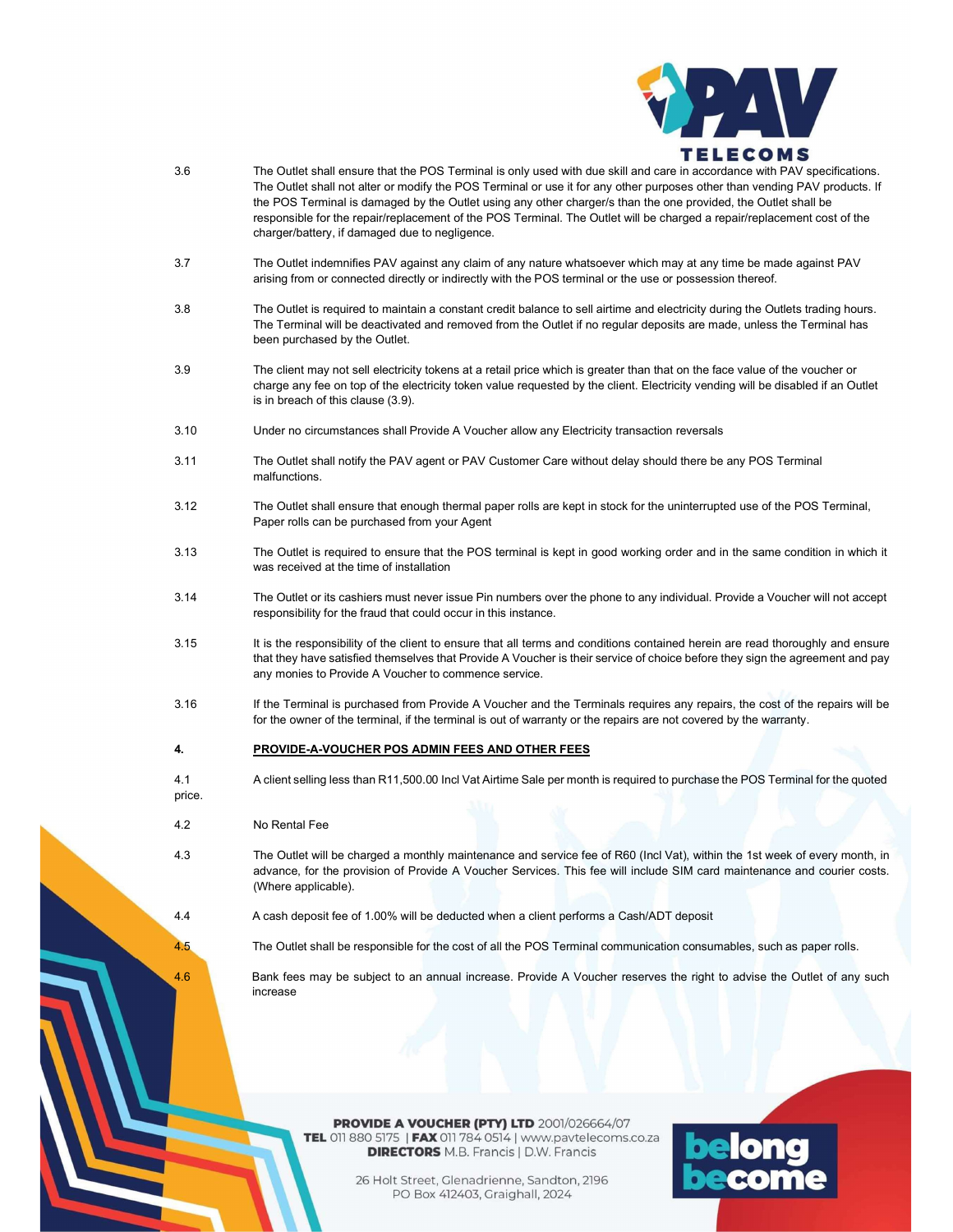

4.7 Provide A Voucher (Pty) Ltd does not accept cheque deposits. Should there be a cheque deposit, the value of the deposit shall on

be processed once the cheque has been cleared by the Bank.

account. The bank charges incurred relating to a cheque deposit shall be for your account. This charge shall be over and above the negotiated bank charge rate with Provide A Voucher (Pty) Ltd Should the cheque be returned by the bank for non-payment, the bank charge incurred shall also be for your

### 5. MARGIN

It should be noted that margins, prices and discounts may be affected by the following variables:

- 5.1 A change in Network Operator pricing structures
- 5.2 A change in an outlet's turnover and payment terms

# 6. LIMITATION OF LIABILITY

- 6.1 Without detracting from any of the other provisions of the Outlet Agreement, Provide A Voucher shall not be liable to the Outlet for any loss or damage suffered by the Outlet, and whether same is directed or consequential, if:
- 6.2 Provide A Voucher fails, for any reason whatsoever, to supply and/or deliver any Terminal Equipment,

and/or accessories and/or consumables either on the required date, or at all.

- 6.3 The Network Services (GPRS) or Banking Services are interrupted, suspended or terminated, for whatever reason.
- 6.4 Provide A Voucher fails to suspend the provisions of the Network Service to the Outlet in terms of arrangements between Provide A Voucher and the Outlet after the Outlet has specifically requested Provided A Voucher to do so, in writing, to limit usage charges.
- 6.5 Such loss or damage was caused by a negligent act or omission on the part of Provide A Voucher, or its representatives.
- 

6.6 The Warranty period for a New POS (Point of Sale) device is 1year from date of contract.

6.7 Provide A Voucher is not liable for any POS Terminal repairs which falls outside the warranty period and warranty voids, out of the

warranty period repairs and/or deliberate/negligent damage to POS Terminal.

7.1 Default shall occur if the Outlet breaches any terms of this agreement or any amendment thereto (all of which are agreed to be material) or being a natural person dies, or being a partnership dissolves, or being a private company that sustains a change or shareholding; or abandons the goods; or the goods are damaged and not repaired, lost or destroyed; or generally does or omits to do anything which may prejudice PAV's rights in terms of this agreement, reputation, or cause PAV to suffer any loss or damages.

> **PROVIDE A VOUCHER (PTY) LTD 2001/026664/07** TEL 011 880 5175 | FAX 011 784 0514 | www.pavtelecoms.co.za **DIRECTORS** M.B. Francis | D.W. Francis

> > 26 Holt Street, Glenadrienne, Sandton, 2196 PO Box 412403, Graighall, 2024